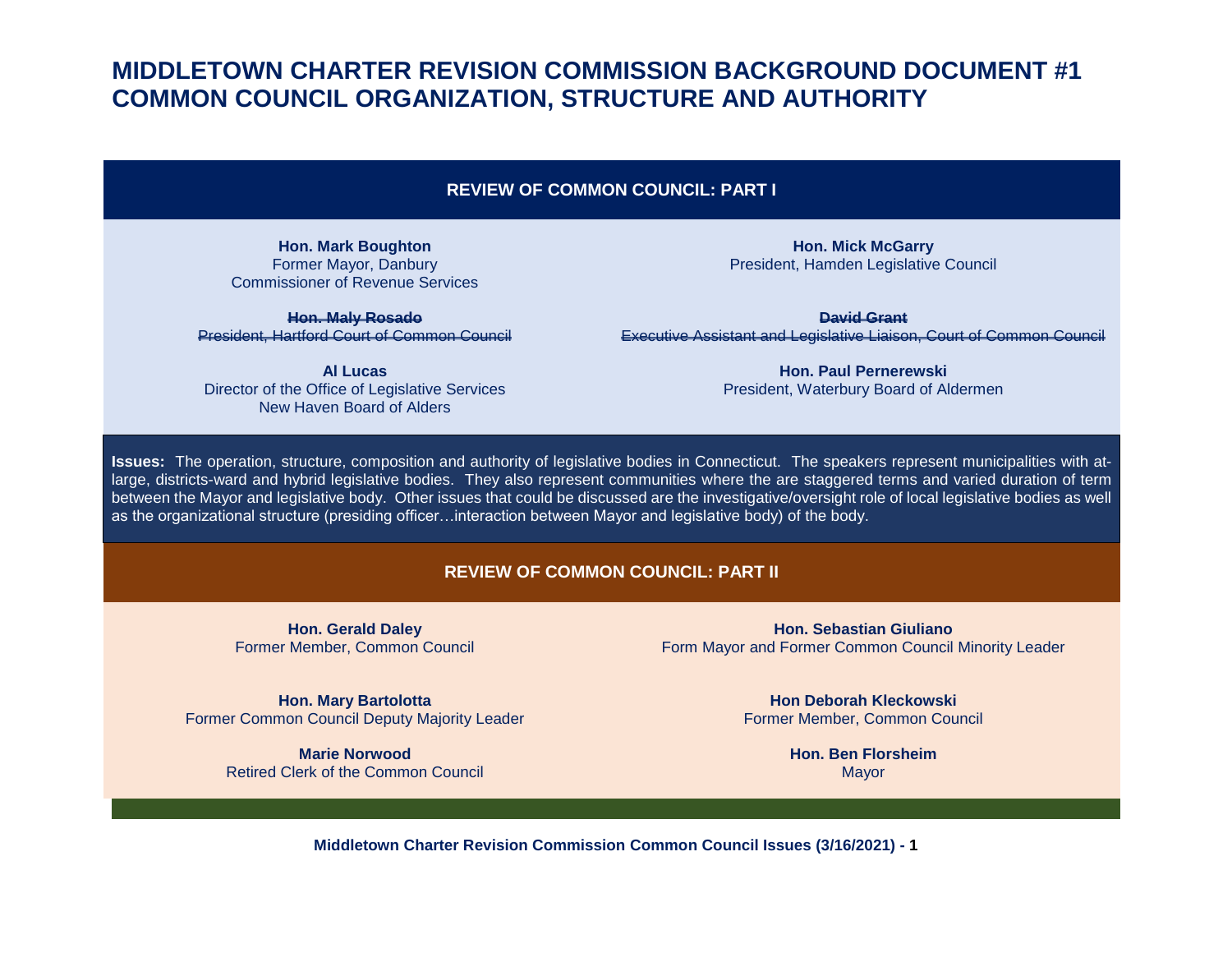### **FRAMEWORK OF THE DISCUSSION**

#### **Organization of the Council**

- o Mayor or Council President as Presiding Officer?
- o President as elected representative of the legislative body, selected by all members of the Council?
- $\circ$  Even number of Council members or retain authority of Mayor to break a tie vote?
- o Status of Deputy Mayor (Chapter IV, Sec. 2A)
- **Clarification of legislative body authority over staff and define the role of the Council Clerk (Chapter III, Sec. 2.B)**
- **Composition of Council**
	- o At-Large, subject to minority party representation (current 12-member Council) (Chapter II, Sec. 2) or an odd number?
	- o District representation (one member per district or odd-number multiple member districts, subject to minority party representation?
	- o Hybrid comprised of an at-large component and district representation
- **Role of the Corporation Counsel and relationship with Common Council (Chapter IV, Sec. 1.B)**
	- $\circ$  Conversion of Corporation Counsel to role of parliamentarian appointed by the Council.
	- o Retain Corporation Counsel to perform role as legal representative of Mayor.
- **Term of Office: 2- years; or 4-year stagger (Chapter III, Sec. 1)**
- **Special Meetings of Council convened by Mayor, members of the Council and, President, if the role is created (Chapter III, Sec. B).**
- **Modify Quorum Rule if role of President is created (Chapter III, Sec. 3.C)**
- **Define the term "bylaws" (Chapter III, Sec. 4.C and Sec. 5)**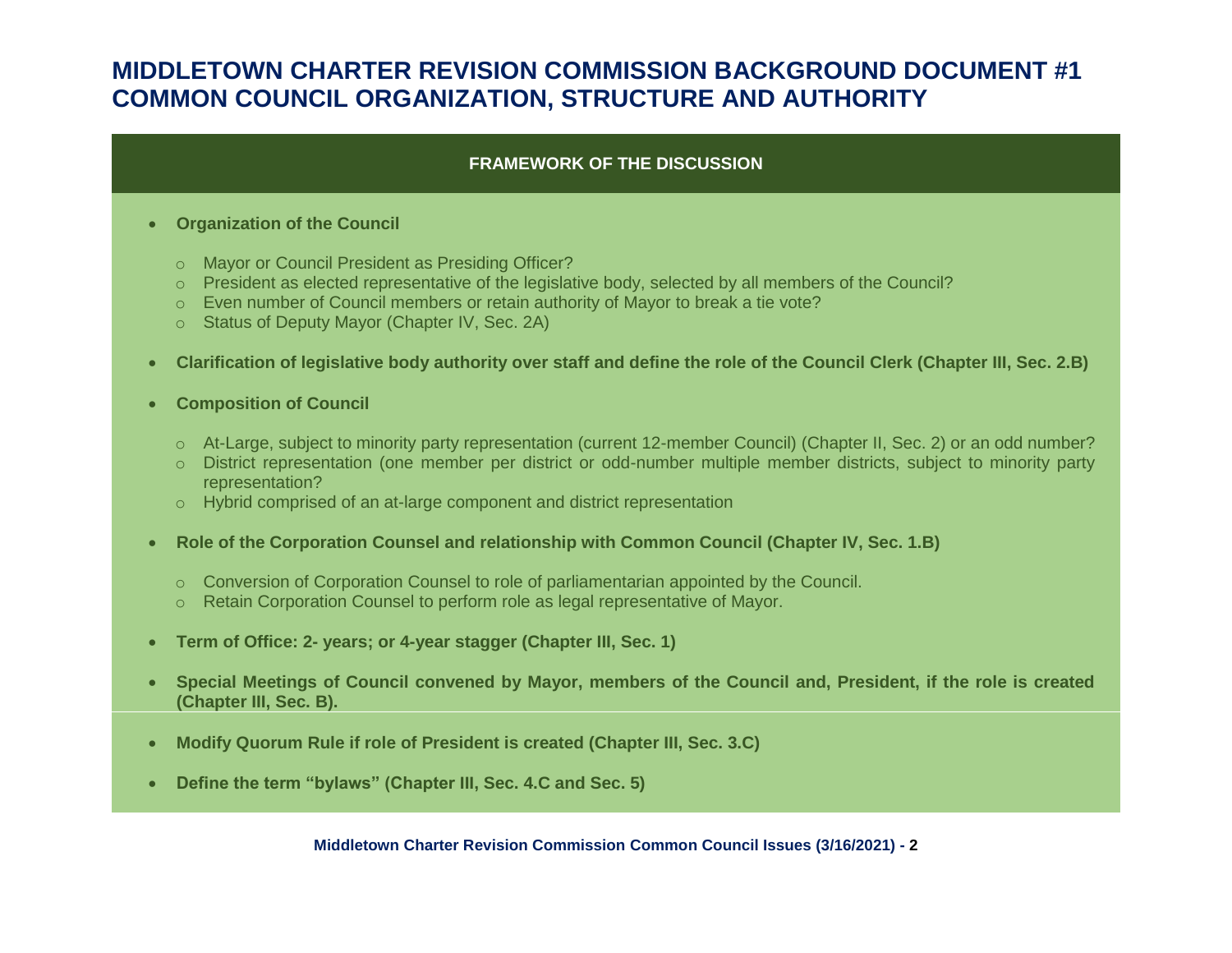- **Move Chapter III, Sec. 6 to Chapter V re – creation, merger or elimination of departments or agencies.**
- **Discussion of Investigation Authority (Chapter III, Sec. 8)**
- **Discussion of Ethics (Chapter III, Sec. 9)**

### **CURRENT MIDDLETOWN CHARTER PROVISION CHAPTER III: THE COMMON COUNCIL**

### **SECTION 1. COMMON COUNCIL**[S1]**<sup>A</sup> .**

The Common Council shall consist of twelve (12) members, who shall be elected at large for a term of four (4) years. Not more than eight (8) candidates for the Common Council may be nominated by any political party for the elections and the twelve (12) candidates receiving the highest number of votes at said Election shall be declared elected. Each such member shall receive such stipend as may be provided by Law.

### **SECTION 2. ORGANIZATION OF COUNCIL**

- A. Date of Organization. The Common Council shall meet to organize no later than ten (10) days following the commencement of its term of Office[S2].
- **B. Staff<sup>B</sup> .** The Common Council may appoint such staff as it deems necessary to assist it in the performance of its duties, including the Corporation Counsel
- **C. Rules of Council.** The Common Council shall determine its own rules of procedure.

l

<sup>A</sup> Amended 11-4-2014.

<sup>B</sup> Modification of Chapter III, Section 2.B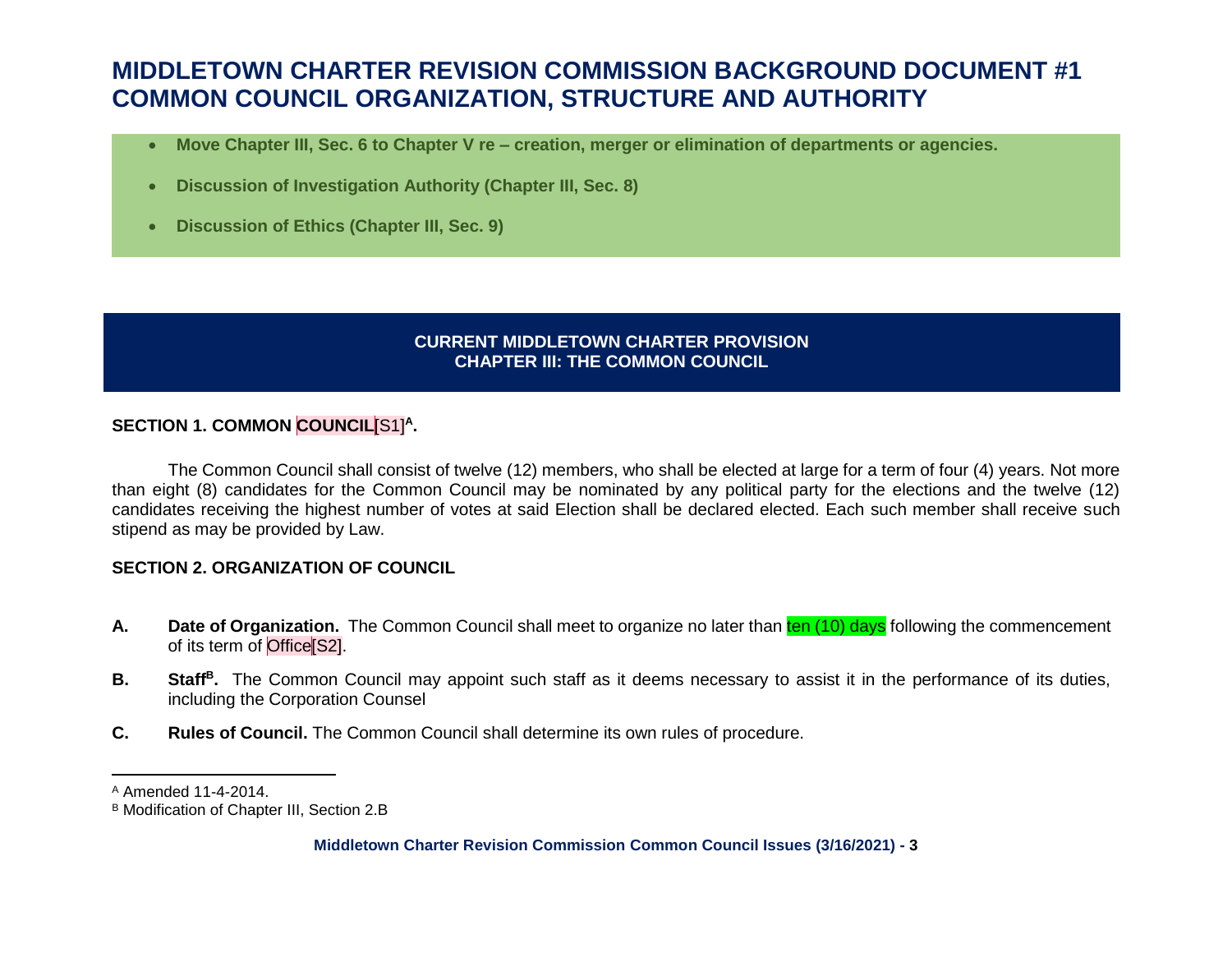**D. Council Commissions**[S3]**.** The Common Council shall establish as many Councilmanic Commissions as it shall deem necessary at any time to carry out the City's business. Each such Commission shall keep records of its proceedings and provide such information as may be requested by the Common Council. All such Councilmanic Commissions shall be advisory in nature, and shall have no authority to direct the administration of any Department S4.

### *SECTION 3. MEETINGS OF THE COMMON COUNCIL*

- **A. Regular Meetings.** Regular meetings of the Common Council shall be held on the first Monday of every month. If said Monday shall fall upon a legal holiday, as provided in the General Statutes, the Council shall meet on the Tuesday immediately following.
- **B. Special Meetings.** Special meetings may be called by the Mayor or by the Deputy Mayor, when exercising the duties of the Mayor, or upon a call signed by not less than five members of the Common Council.
- **C. Quorum.** A majority of the members of the Common Council shall constitute a quorum. In determining a quorum, in the absence of the Mayor<sup>[S5]</sup>, the member of the Council who is Deputy Mayor shall be counted. The Deputy Mayor, if presiding at a meeting in the absence of the Mayor, shall be allowed to vote on any matters as a Council Member but will have no more than one (1) vote.
- **D. Council Action in Accordance with Rules.** No appropriation, resolution, ordinance, report or other item of business shall be placed on any Common Council agenda unless it is filed with the Council Clerk in accordance with the rules established by the Common Council or a waiver of the rules to allow the inclusion of any matter shall have been approved by nine (9) Council Members.
- **E.** Public Comment<sup>c</sup>. Subject to the rules of the Council, the public shall have the right to address the Council at any Council meeting on any item on the agenda for the Council meeting at which they speak and may address the Council on non-agenda matters of general public concern only in accordance with provisions established by the Council for such input.

### **SECTION 4. AUTHORITY OF THE COMMON COUNCIL<sup>D</sup> .**

**A. Powers and Duties.** The Common Council shall have the powers and duties which, on the effective date of this Charter,

l

<sup>C</sup> Modification of Chapter II, Sec. 4.E (2021).

 $D$  Amended 11-4-2008.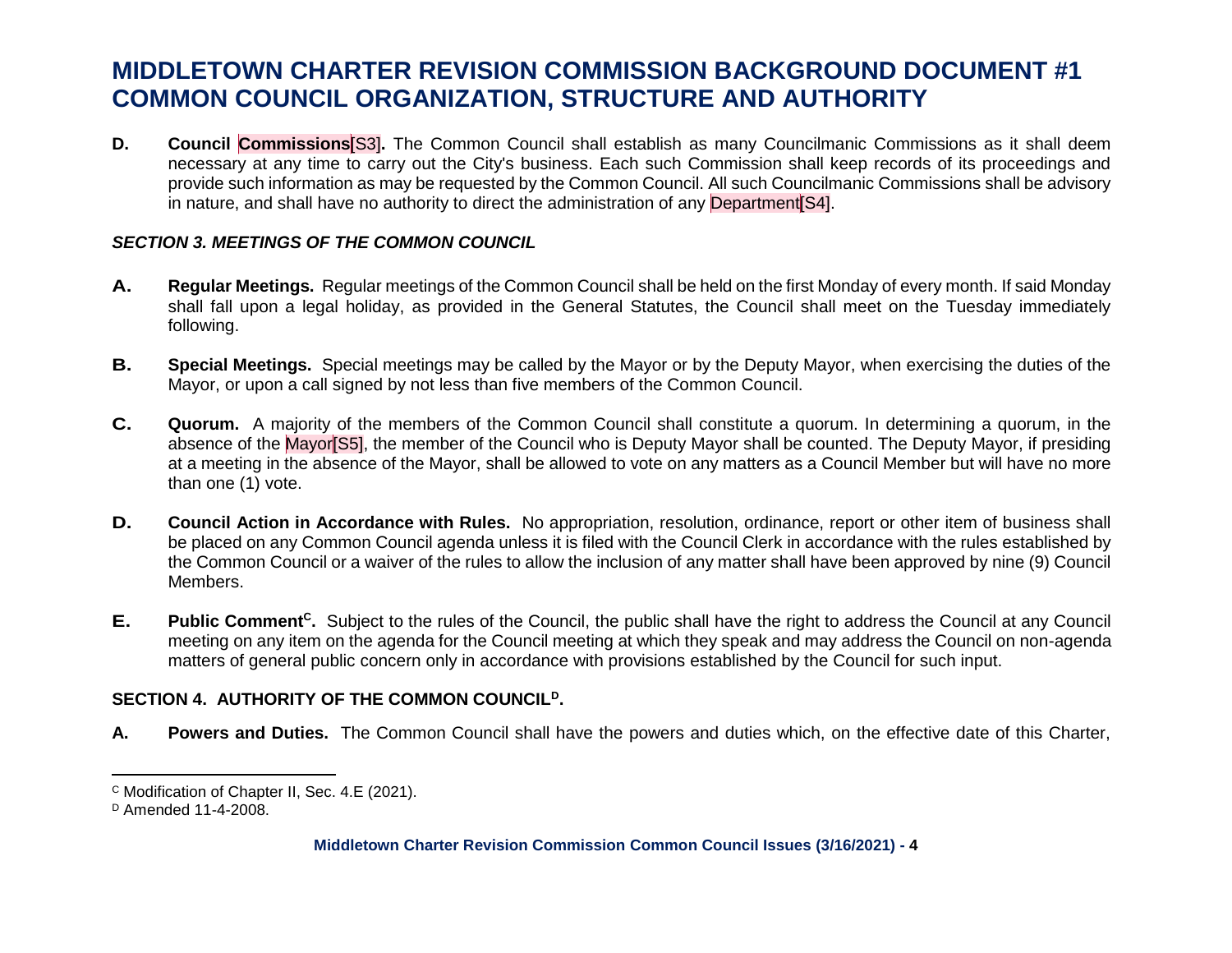were conferred by Law upon Officials, Boards and Commissions existing immediately prior to said date, excepting, as otherwise provided in, or inconsistent with this Charter and amendments thereto, or established by General or Special Acts of the General Assembly.

- **B. Legislative Body.** The Common Council shall be the legislative body of the City.
- **C. Powers, Authority and Duties: Majority Vote Present and Voting.** Said Council shall have the power, authority and duty by a **majority vote of those members present and** voting<sup>[S6]</sup> to make such bylaws and Ordinances and to adopt such Resolutions as are deemed necessary for the conduct of the City's business, subject to the provision for hearings as provided herein, and not inconsistent with the Laws of the State of Connecticut and/or of the United States:
	- **1.** to levy taxes as provided herein; to regulate the borrowing of money by the City;
	- **2.** to adopt a budget for each fiscal year subject to the provisions herein; to authorize the issue of such bonds or notes as are required for the conduct of the City's business and other purposes as provided herein;
	- **3.** to appropriate such funds as may be required for the proper conduct of the City's business;
	- **4.** to determine and appropriate such salaries, expenses, compensation or other sums to be paid to all Elected Officials, including the stipend to be received by members of the Common Council, provided such salaries, expenses, compensation or other sums shall not take effect before 12:00 Noon the Tuesday following the next biennial municipal election;
	- **5.** to review and approve all contracts, including agreements to settle litigation against the City, or those memoranda of agreement with collective bargaining units that meet the following criteria, which create a financial responsibility, on the current or any future City budget, which have not previously been approved by the Council through the budgetary process and authorize the Mayor to sign the same on behalf of the City; and,
	- **6.** it shall have such other powers appropriate to the exercise of its authority as the legislative body of the City and such powers and duties which, on the effective date of this Charter, were conferred by Law.
- **D. Appropriations for Fire Services.** In addition to all other powers, the Common Council shall have the power to make appropriations for all things necessary or desirable to protect the City from fire, including but not limited to, appropriations for the Middletown Fire District, the South Fire District of the City of Middletown and the Westfield Fire District of the City of Middletown.

### **SECTION 5. BYLAW**[S7]**, ORDINANCE, BUDGETARY RESOLUTION OR APPROPRIATION; WHEN AND HOW IN EFFECT;**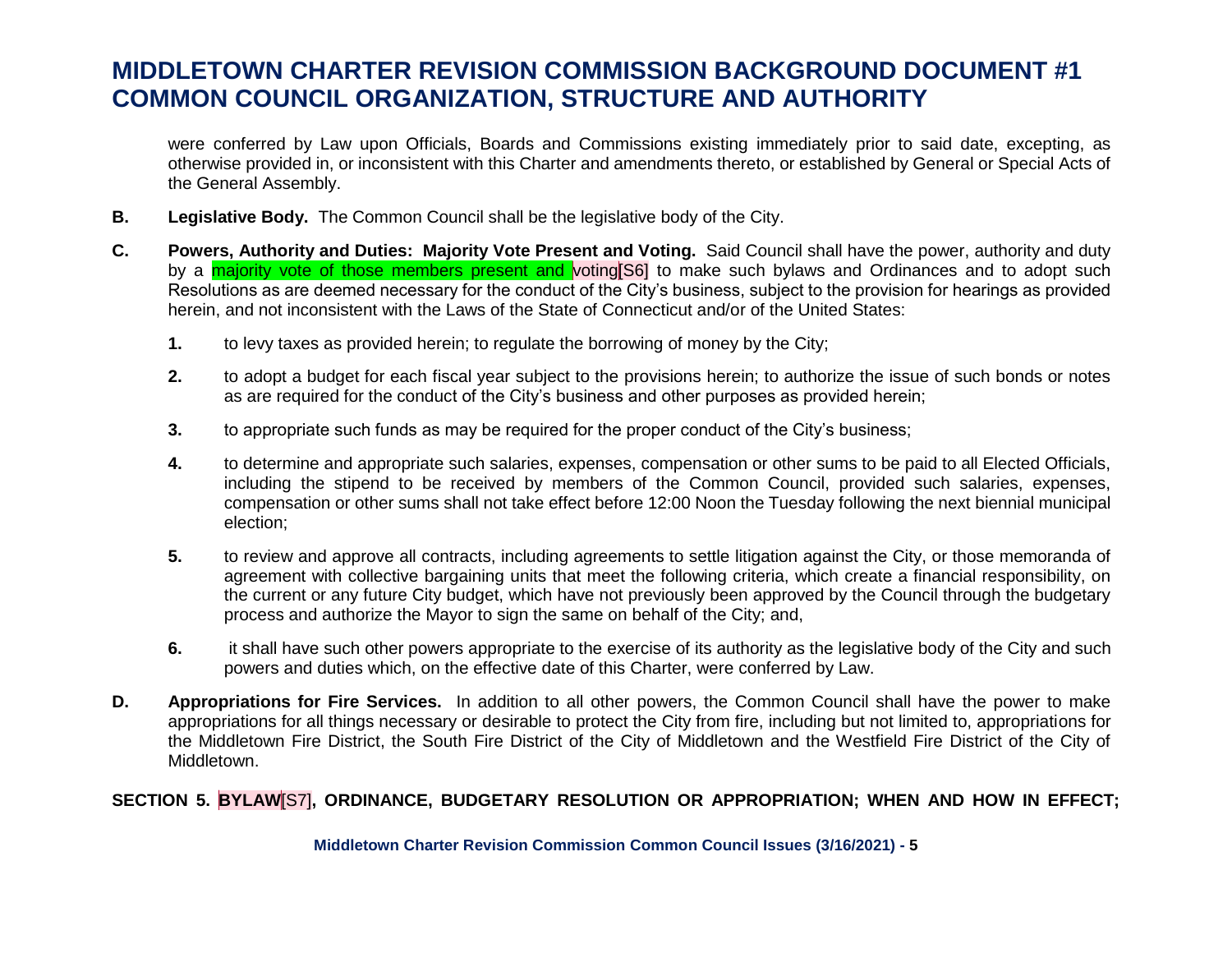### **CERTIFICATE OF CITY/TOWN CLERK.**

- A. **Effective Date of Council Actions.** No bylaw, Ordinance or Statutory Resolution, budgetary resolution or appropriation[S8] passed by the Common Council shall take effect and be enforced until *fifteen (15) days* after such bylaw. Ordinance or a summary thereof or Statutory Resolution, budgetary resolution, or supplemental appropriation<sup>[S9]</sup> shall have been published in accord with the Public Notice requirements of this Charter. Resolutions shall be effective upon passage.
- B. **Filing of Bylaws and Ordinances.** Prior to the Public Notice of a summary, a copy of the full text of the bylaw, Ordinance or Statutory Resolution[S10] shall be foiled in accordance with the Public Notice requirements of this Charter and be available for public inspection. The summary shall include the title and a general statement of the subject matter of the bylaw or Ordinance and shall state that a copy of the full text is on file in the office of the City/Town Clerk and on the City's website.
- C. **Certificate of the City/Town Clerk.** The certificate of the City/Town Clerk, upon the records of the Common Council, that such bylaw, Ordinance, Statutory Resolution, budgetary resolution or supplemental appropriation has been published in accord with the Public Notice provisions of this Charter and filed shall be prima facie evidence of such filing and publication in any suit or proceeding. Upon such publication, said Clerk shall make such certificate and thereupon, after the lapse of such fifteen (15) day period, such bylaw, Ordinance, Statutory Resolution, budgetary resolution or supplemental appropriation shall be in effect subject only to the provisions of this Charter referring to referenda.

### *SECTION 6. ORDINANCE FOR THE CREATION, MERGER, OR ELIMINATION OF ANY DEPARTMENT OR AGENCY.*

Any Ordinance providing for the creation, merger or elimination of the departments, or agencies of City government shall be voted upon at two different meetings of the Common Council which shall be held at least thirty (30), and not more than ninety (90) days apart, each of which shall be preceded by a Hearing Notice. No such Ordinance shall become effective unless adopted by the affirmative vote of nine members of said Council at each such meeting.

### *SECTION 7. REFERENDA AND INITIATIVE<sup>E</sup> .*

A. REFERENDA. If within the period of *fifteen* (15) calendar days after publication in some newspaper with general circulation in the City of Middletown of such bylaw, Ordinance, or a summary thereof, budgetary resolution, or supplemental appropriation a written petition, containing the signatures of at least five (5%) percent of the Electors of the City and protesting any such enactment by the Common Council shall be filed with the City/Town Clerk, such bylaw, Ordinance, budgetary resolution, or supplemental appropriation shall be suspended. The City/Town Clerk shall, within seven (7) days excluding Saturdays,

 $\overline{a}$ 

 $E$  Amended 11-4-2008.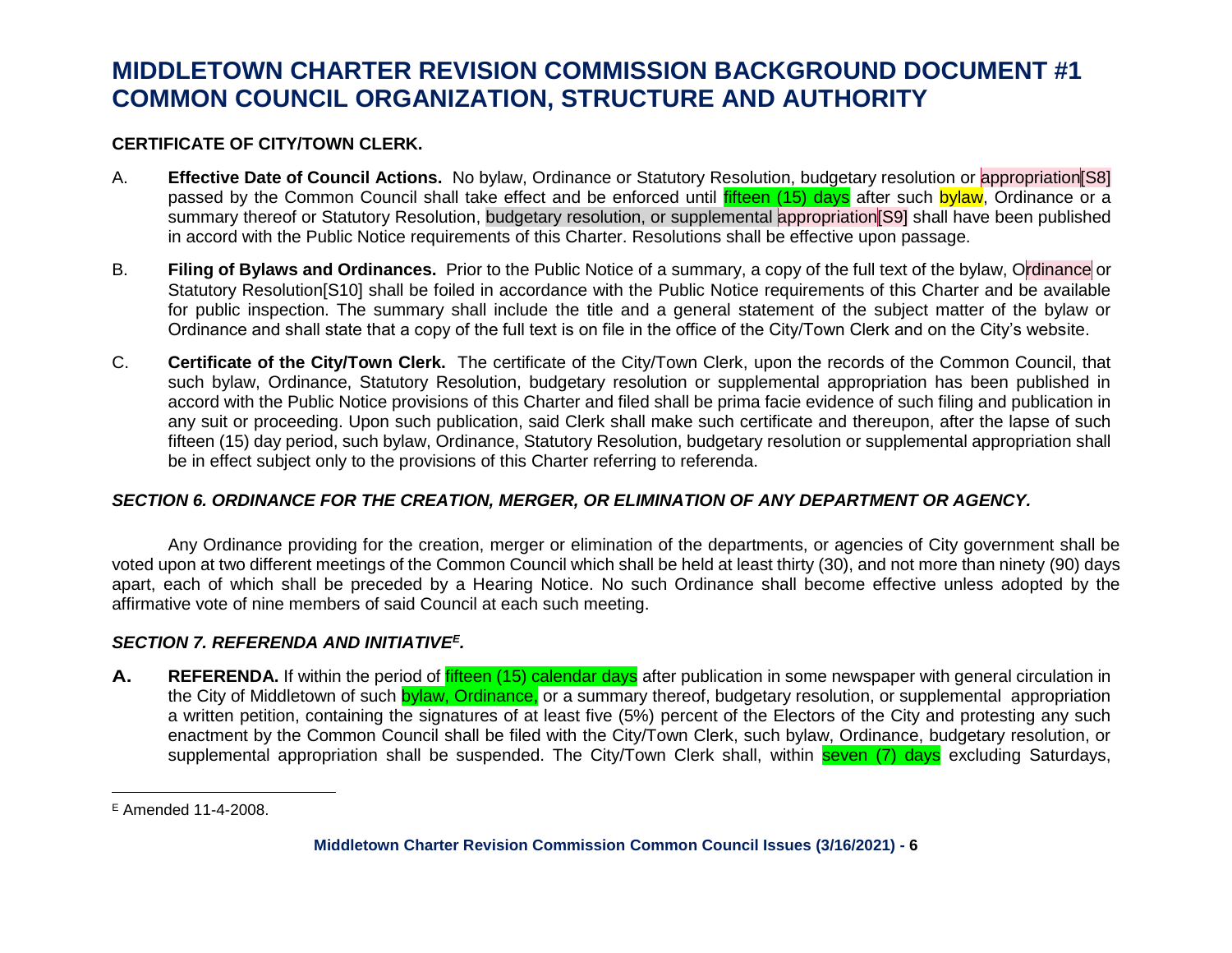Sundays and Municipal holidays thereof, make an examination of such petition and attach thereto a certificate that the same is sufficient or insufficient under the requirements of this Section. If the petition shall be found to be insufficient it shall be so certified by the City/Town Clerk. If the petition shall be found to be sufficient, the City/Town Clerk shall, within *five* (15) days excluding Saturdays, Sundays and Municipal holidays, submit the same to the Common Council, which shall within five (5) days excluding Saturdays, Sundays and Municipal holidays thereof, reconsider the measure. If it shall not be entirely repealed, the Council shall, within five (5) days excluding Saturdays, Sundays and Municipal holidays thereof, submit it to a vote of the Electors affected by it at either a general or special election to be called for that purpose and in any event to be held no earlier than thirty and no later than sixty (60) calendar days. At such election all votes shall be taken by ballot and check list at the regular polling places. The Common Council shall set the hours of voting in any referendum and the Registrars of Voters shall prepare the polling places and the City/Town Clerk shall prepare the ballots. A simple majority vote of those voting in such referendum shall determine the matter.

**B. INITIATIVE.** Any Elector of the City may prepare a Petition regarding any matter of public interest, except for the approval of a bond or the appropriation of revenue, to be submitted for determination by the Electors of the City and/or adoption as a Resolution[S11] or Ordinance by the Electors of the City in accordance with the provisions of this Charter to be placed on that year's November ballot. The Petition shall be filed with the City/Town Clerk in typewritten form, provided the wording of the Petition shall first be reviewed by the City/Town Clerk, in consultation with the General Counsel who, within seven (7) working days of its submission, shall determine whether or not such petition presents a matter within the public interest and has been correctly worded in such a manner as to clearly express its meaning and intent. If the wording and subject matter of a Petition fairly and accurately presents such a public issue, it shall be returned to the individual who filed the petition for the obtaining of signatures commencing on July 1 in accordance with the laws of the State of Connecticut regarding the same. The petition issue shall only be voted upon at the next regular November election if copies of the Petition containing the names of at least ten (10%) percent of the Electors of the City are filed with the City/ Town Clerk on or before sixty (60) days prior to said November election date. The results of the balloting on said Petition shall not be binding unless approved by a simple majority of those voting on the Petition. No enactment passed pursuant to initiative shall be subject to referendum.

#### *SECTION 8. INVESTIGATIONS.*

The Common Council shall have the power to investigate any and all Departments, Offices and Agencies of the City.

#### *SECTION 9. ETHICS.*

 $\overline{a}$ 

The City shall adopt a code of ethics by Ordinance. As part of such code, a Board of Ethics may be established<sup>F</sup>.

<sup>F</sup> Editor's Note: See Ch. 40, Ethics, Code of.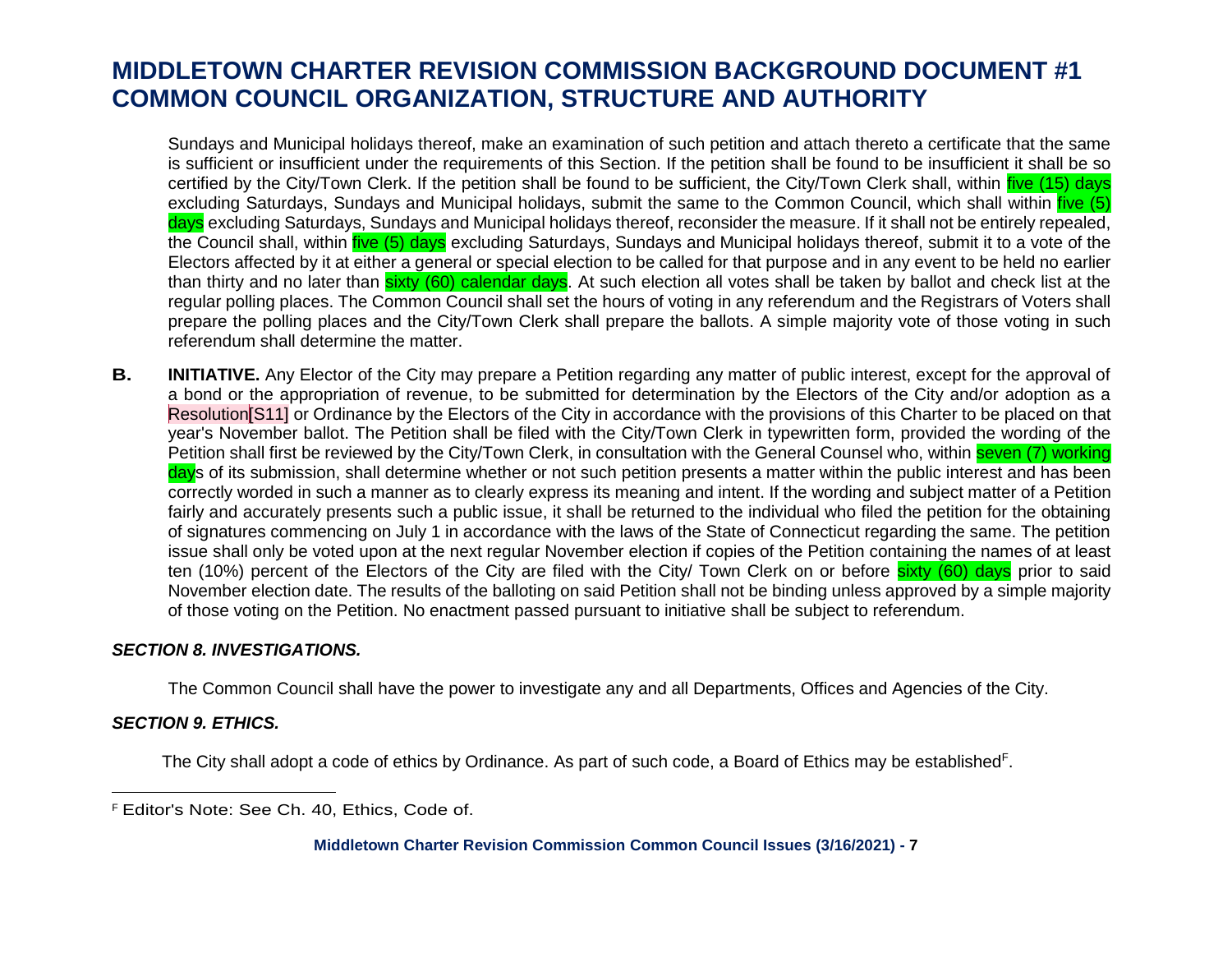| <b>Composition. Organization and Terms of Office</b> |                   |                         |                                                                          |                                                                                                             |                                                            |  |  |  |  |
|------------------------------------------------------|-------------------|-------------------------|--------------------------------------------------------------------------|-------------------------------------------------------------------------------------------------------------|------------------------------------------------------------|--|--|--|--|
| <b>Municipality</b>                                  | <b>Population</b> | <b>Form</b>             | Council<br><b>Composition</b>                                            | <b>Legislative Body Officers</b>                                                                            | <b>Terms of Office</b>                                     |  |  |  |  |
| <b>Bridgeport</b>                                    | 145,639           | M/C<br>(4) <sup>G</sup> | 20 Members<br>(10 Districts)                                             | Mayor Presides <sup>1</sup><br>Council President <sup>2</sup><br>Majority and Minority Leaders <sup>3</sup> | Mayor $-4$ yrs.<br>Council - 2 yrs.<br>City Clerk - 4 yrs. |  |  |  |  |
| <b>New Haven</b>                                     | 130,331           | M/C                     | 30 Members<br>and Ward                                                   | President, President Pro tempore and<br>Third Officer <sup>4</sup>                                          | Mayor and Alders - 2 yrs.                                  |  |  |  |  |
| <b>Stamford</b>                                      | 129,309           | $M/C$ (4) <sup>H</sup>  | 40 Members<br>(20 Districts)                                             | President <sup>5</sup>                                                                                      | Mayor and Board of representatives - 4<br>Vrs.             |  |  |  |  |
| Hartford                                             | 123,088           | $M/C$ (4) <sup>1</sup>  | 9 Members<br>(At-large)                                                  | President <sup>6</sup>                                                                                      | Mayor and Common Council - 4 yrs                           |  |  |  |  |
| <b>Waterbury</b>                                     | 108,276           | M/C                     | 15 Members<br>and Districts                                              | President, President Pro tempore,<br>Majority Leader and Minority Leader7                                   | Mayor - 4yrs<br>Board of Aldermen - 2yrs.                  |  |  |  |  |
| <b>Norwalk</b>                                       | 88,599            | M/C                     | 15 Members 2<br>each from 5<br>Districts and 5<br>At-large <sup>8</sup>  | <b>Mayor Presides</b><br>Council President <sup>9</sup>                                                     | Mayor and Council - 2 yrs.                                 |  |  |  |  |
| <b>Danbury</b>                                       | 81,619            | M/C                     | 21 Members<br>from 7 ward<br>and 7 at-<br>large <sup>10</sup>            | President <sup>11</sup>                                                                                     | Mayor and<br>Council - 2 yrs.                              |  |  |  |  |
| <b>New Britain</b>                                   | 72,767            | M/C                     | 15 members 2<br>each from 5<br>districts and 5<br>at-large <sup>12</sup> | <b>Mayor presides</b><br>President Pro Tempore <sup>13</sup>                                                | Mayor and Common Council - 2 yrs.                          |  |  |  |  |

 $\overline{\phantom{a}}$ 

<sup>&</sup>lt;sup>G</sup> Mayor/Council = M/C; 4 = Four-year term for CEO

<sup>H</sup> Mayor/Board of Representatives/At Large Board of Finance

<sup>&</sup>lt;sup>I</sup> Moved from City Manager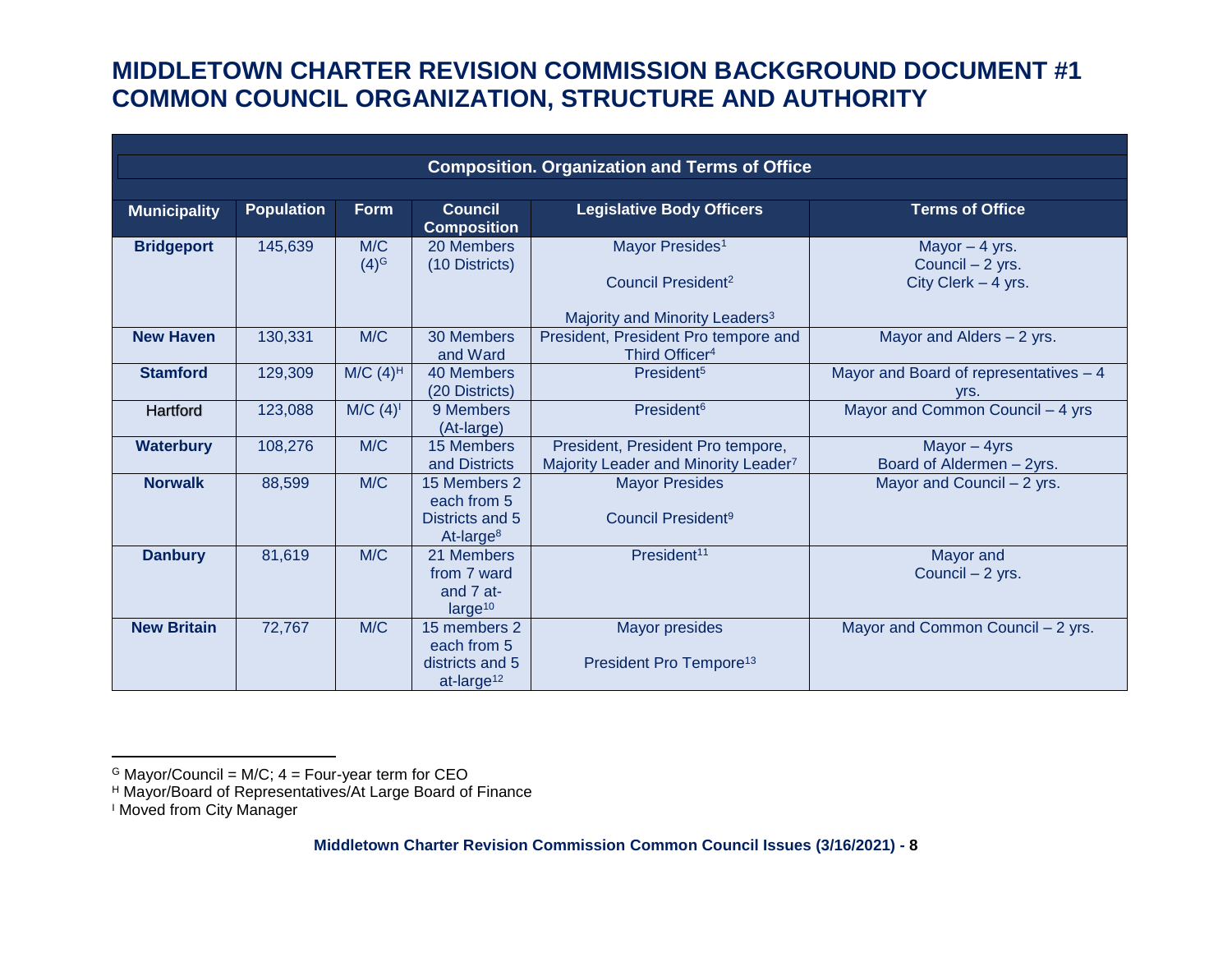| <b>Municipality</b>  | <b>Population</b> | <b>Form</b>       | <b>Council</b><br><b>Composition</b>                                  | <b>Legislative Body Officers</b>                                                         | <b>Terms of Office</b>                        |
|----------------------|-------------------|-------------------|-----------------------------------------------------------------------|------------------------------------------------------------------------------------------|-----------------------------------------------|
| <b>West Hartford</b> | 63,063            | C/TM <sup>J</sup> | 9 members at-<br>large                                                | Mayor/President of Council <sup>14</sup>                                                 | Council - 2 years                             |
| <b>Greenwich</b>     | 62,587            | S/RTMK            |                                                                       |                                                                                          |                                               |
| <b>Fairfield</b>     | 61,740            | S/RTM             |                                                                       |                                                                                          |                                               |
| Hamden               | 60,982            | M/C               | 15 members $-$<br>9 Districts and<br>6 at-large                       | <b>Council President</b>                                                                 | Mayor and Council - 2 years                   |
| <b>Bristol</b>       | 60,218            | M/C               | 6 Council<br><b>Members 2</b><br>each from M3<br>Districts +<br>Mayor | Mayor Presides <sup>15</sup>                                                             | Mayor and Council $- 2$ yrs <sup>16</sup> .   |
| <b>Meriden</b>       | 59,767            | C/TM              |                                                                       |                                                                                          |                                               |
| <b>Manchester</b>    | 57,805            | C/TM <sup>L</sup> |                                                                       |                                                                                          |                                               |
| <b>West Haven</b>    | 54,763            | M/C               | 13 members -<br>10 districts<br>and 3 at-<br>large <sup>17</sup>      | Chairman presides <sup>18</sup><br>Mayor attends <sup>19</sup> .                         | Mayor and Council - 2 yrs.                    |
| <b>Milford</b>       | 54,328            | M/C               | 15 member $-$<br>5 districts 3<br>members from<br>each district       | Chairman presides <sup>20</sup> .                                                        | Mayor and Board of Aldermen 2 yrs.            |
| <b>Stratford</b>     | 52,120            | $M/C^{M}$         | 10 members<br>by district <sup>21</sup>                               | Chair and Chair Pro tempore <sup>22</sup>                                                | Mayor - 4 yrs Council - 2 yrs <sup>23</sup> . |
| <b>East Hartford</b> | 50,272            | M/C               | 9 members,<br>at-large $24$                                           | Chairperson (Deputy Mayor), and<br>Vice Chairperson selected by<br>members <sup>25</sup> | Mayor and Council - 2 yrs.                    |
| Middletown           | 46,511            | M/C               |                                                                       | <b>Mayor and Deputy Mayor</b>                                                            | Mayor and Common Council - 4 years            |

J Council/Manager = C/TM

<sup>K</sup> Selectmen/RTM = S/RTM

L General Manager/Board of Directors

M Moved from TM

 $\overline{\phantom{a}}$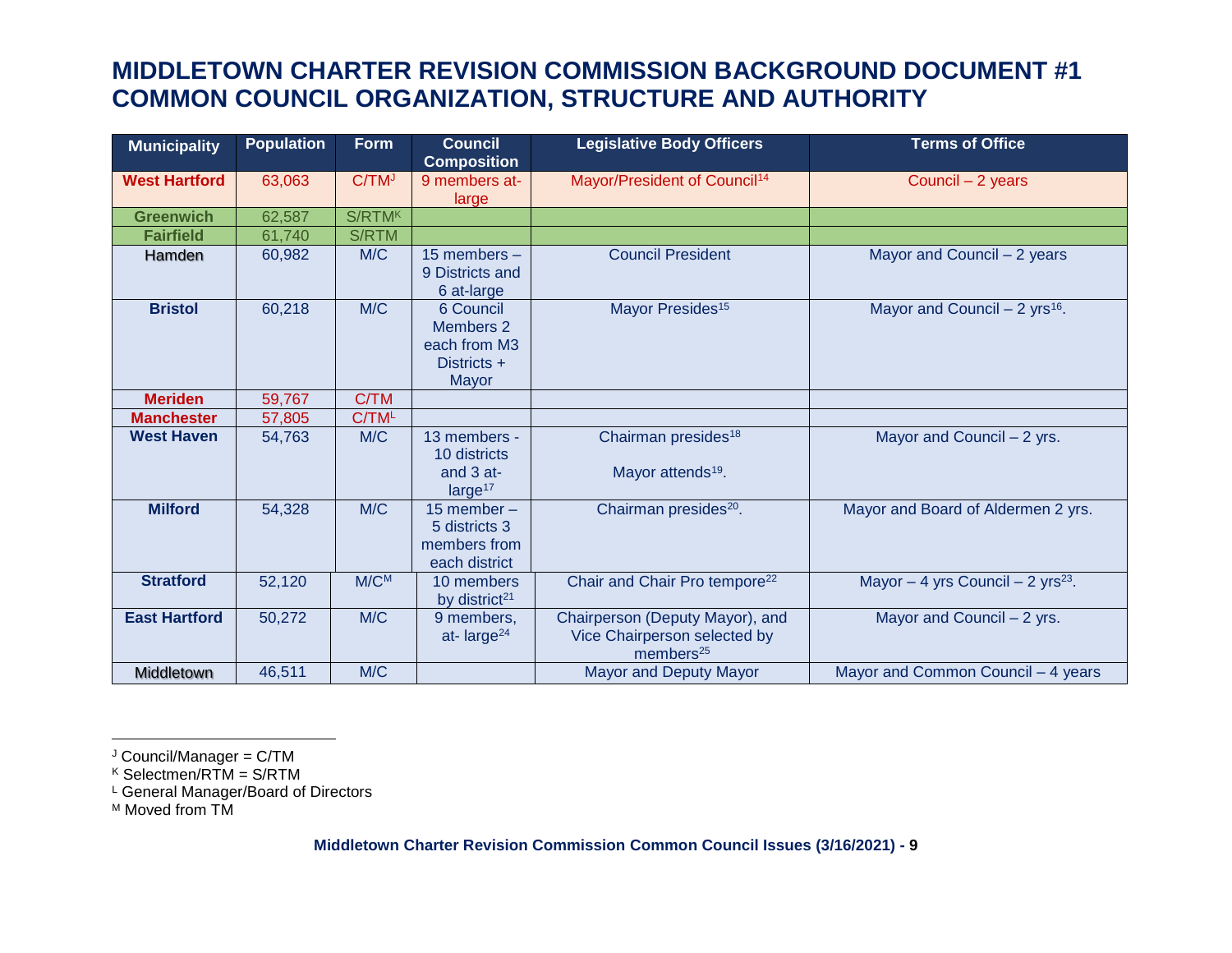| <b>Municipality</b> | <b>Population</b> | Form             | <b>Council</b><br><b>Composition</b>                        | <b>Legislative Body Officers</b>               | <b>Terms of Office</b>                              |
|---------------------|-------------------|------------------|-------------------------------------------------------------|------------------------------------------------|-----------------------------------------------------|
| Wallingford         | 44,596            | M/C              | 9 member, at-<br>large                                      | Chairperson and Vice Chairperson <sup>26</sup> | Mayor and Town Council - 2 yrs.                     |
| <b>Enfield</b>      | 44,143            | C/TM             |                                                             |                                                |                                                     |
| <b>Southington</b>  | 43,781            | C/TM             |                                                             |                                                |                                                     |
| <b>Shelton</b>      | 41,141            | M/C              | 8 members,<br>two from each<br>of 4 districts <sup>27</sup> | President and Vice President <sup>28</sup>     | Mayor and Board of Aldermen $-2$ yrs. <sup>29</sup> |
| <b>Norwich</b>      | 39,260            | C/TM(4)          |                                                             |                                                |                                                     |
| <b>Groton</b>       | 38,825            | C/TM             |                                                             |                                                |                                                     |
| <b>Trumbull</b>     | 35,976            | S/C <sup>N</sup> |                                                             |                                                |                                                     |
| <b>Glastonbury</b>  | 34,564            | C/TM             |                                                             |                                                |                                                     |
| <b>Torrington</b>   | 34,489            | M/C              | 6 members,<br>at-large                                      | Mayor presides and breaks tie <sup>30</sup>    |                                                     |
| <b>Naugatuck</b>    | 31,347            | M/C              | 9 burgesses,<br>at-large $31$                               | Mayor Presides and votes <sup>32</sup>         | Mayor and Board of Burgesses - 2 yrs.               |

 $\overline{a}$ 

 $N$  Selectmen/Council = S/C/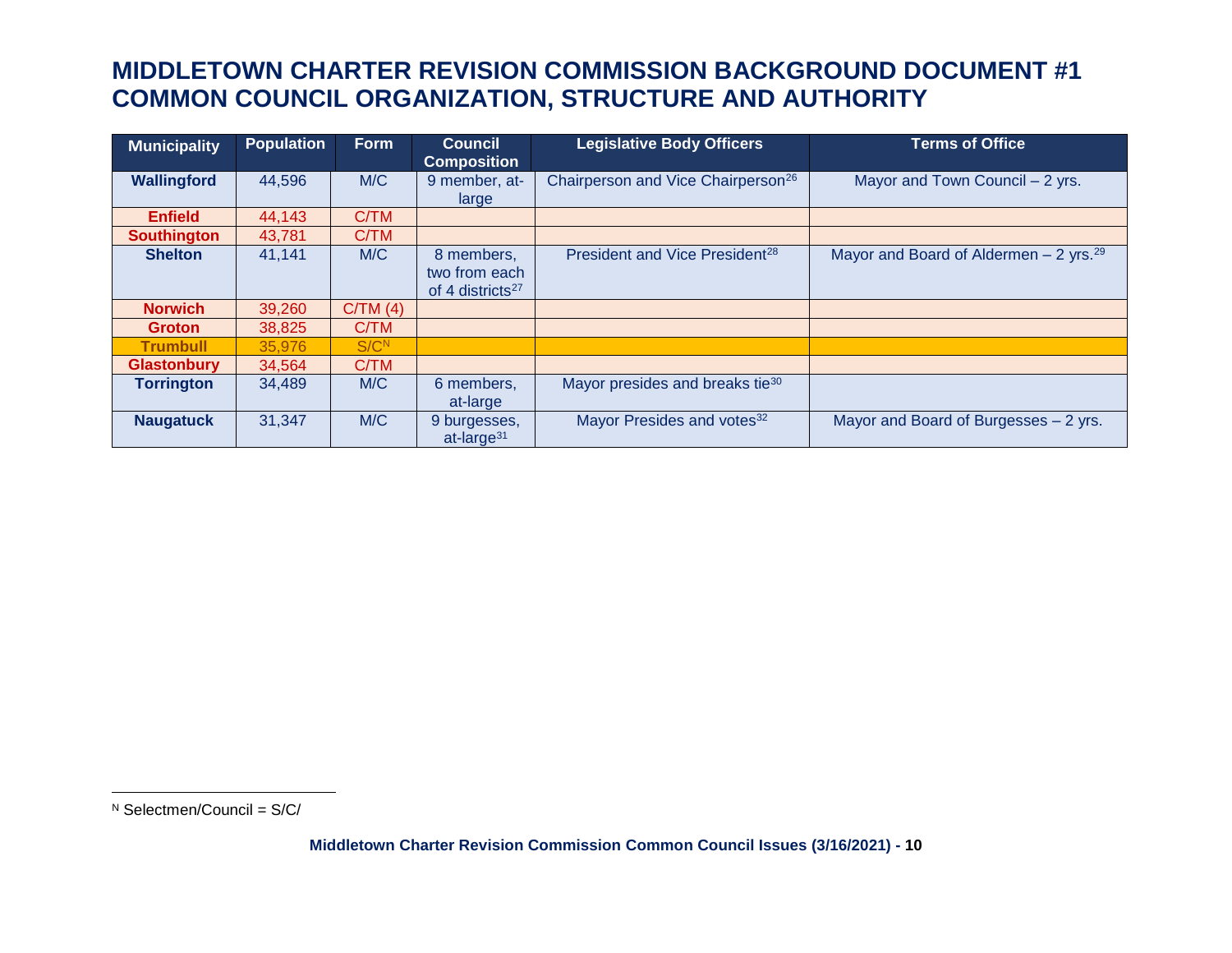<sup>2</sup> **Bridgeport Chapter 5, Section 4:** At the beginning of each term of office the city council shall elect from among its members **one council member to be president of the city council** who shall serve for a term until November 30 of the next odd-numbered year or until the president of the council's successor has been elected. The president of the city council shall preside in the absence of the mayor, and when so presiding shall have a casting vote in case of a tie in addition to his/her vote as council member. In the absence of the mayor and the president of the city council at any meeting, the city council may choose one of its members to act as president for the occasion who, when so presiding, shall have a casting vote in case of a tie in addition to his/her vote as council member. In the event of the death, resignation or inability to act of the president of the city council, the council shall elect another president in his place.

#### <sup>3</sup> **Bridgeport Chapter 5, Section 13.**

 $\overline{\phantom{a}}$ 

#### <sup>4</sup> **New Haven Charter, Article IV, Section 2A.**

<sup>5</sup> **Stamford Charter Part 2**, **Sec. C2-10-10. – President: "**The Board of Representatives, at its Organization Meeting, shall elect from among its members its President to hold office for the term for which the Board was elected. The President shall preside at all meetings of the Board. In the event of the President's absence, the members present may by majority vote elect a Chairperson of the meeting. The President or other Chairperson of the meeting shall have the same right to vote as any member of the Board (Referendum 11-3-1987)"; See also, **Sec. C2-10-11. - Removal of President: "**The President of the Board may be removed from the presidency by a vote of the majority of the entire Board at a Special Meeting duly called for the purpose";" and, **Stamford Charter Part 2 Sec. C2-10-3. - Funds for Investigation: "**The Board of Representatives shall have authority, by a two-thirds (2/3) vote of its entire membership, to incur any expenses which it deems necessary or advisable, in connection with any investigation authorized under Section C2-10-2 of this Charter. Expenses so incurred shall be paid by the Office of Administration on warrant issued by the Mayor and counter-signed by the Clerk of the Board of Representatives. The Board of Representatives may, by a two-thirds (2/3) vote of its entire membership, appropriate funds to cover expenses incurred pursuant to this Section without request for such appropriation by any officer of any department of the City, other than the Board of Representatives.

<sup>6</sup> Hartford Charter, Chapter IV, Sec. 4 (b) Election of council president. Following the administration of the oath of office, the first order of business shall be to elect, by majority vote, from among the council's membership a presiding officer, who shall be designate d the council president. The council president shall serve as such for two (2) years, and a member may be elected to an unlimited number of successive twoyear terms as council president. The council shall fill any vacancy in the office of council president by election of a new c ouncil president, who shall serve for the remainder of the two-year term, from among its members. (1) *Powers and duties of the council president.* The council president shall preside over meetings of the council, without thereby losing the right to vote or to speak as a member of council, and shall have such other powers and obligations as may be assigned to the presiding officer by the council's rules, by ordinance, or by this Charter. (2) *Presiding officer pro tempore.* The council may provide in its rules for the designation of a member to preside in the absence of the council president and, if there is no such provision in the council rules, the council president shall designate a temporary presiding officer whenever the council president is absent from a council meeting. (3) *Succession to the office of mayor.* Subject to the applicable provisions of the General Statutes governing the filling of vacancies in municipal office, in the event that the position of mayor becomes vacant, the council president shall serve as mayor until the next regularly scheduled municipal general election, or, if not permitted by the General Statutes, for the remainder of the mayor's term. Upon succession to the office of mayor, the council president's position on the council shall be filled as provided in section  $4(c)(2)$  of Chapter III of this

<sup>1</sup> **Bridgeport Chapter 5, Section 3:** No vote by Mayor to break a tie in election of city council president or adoption of an ordinance.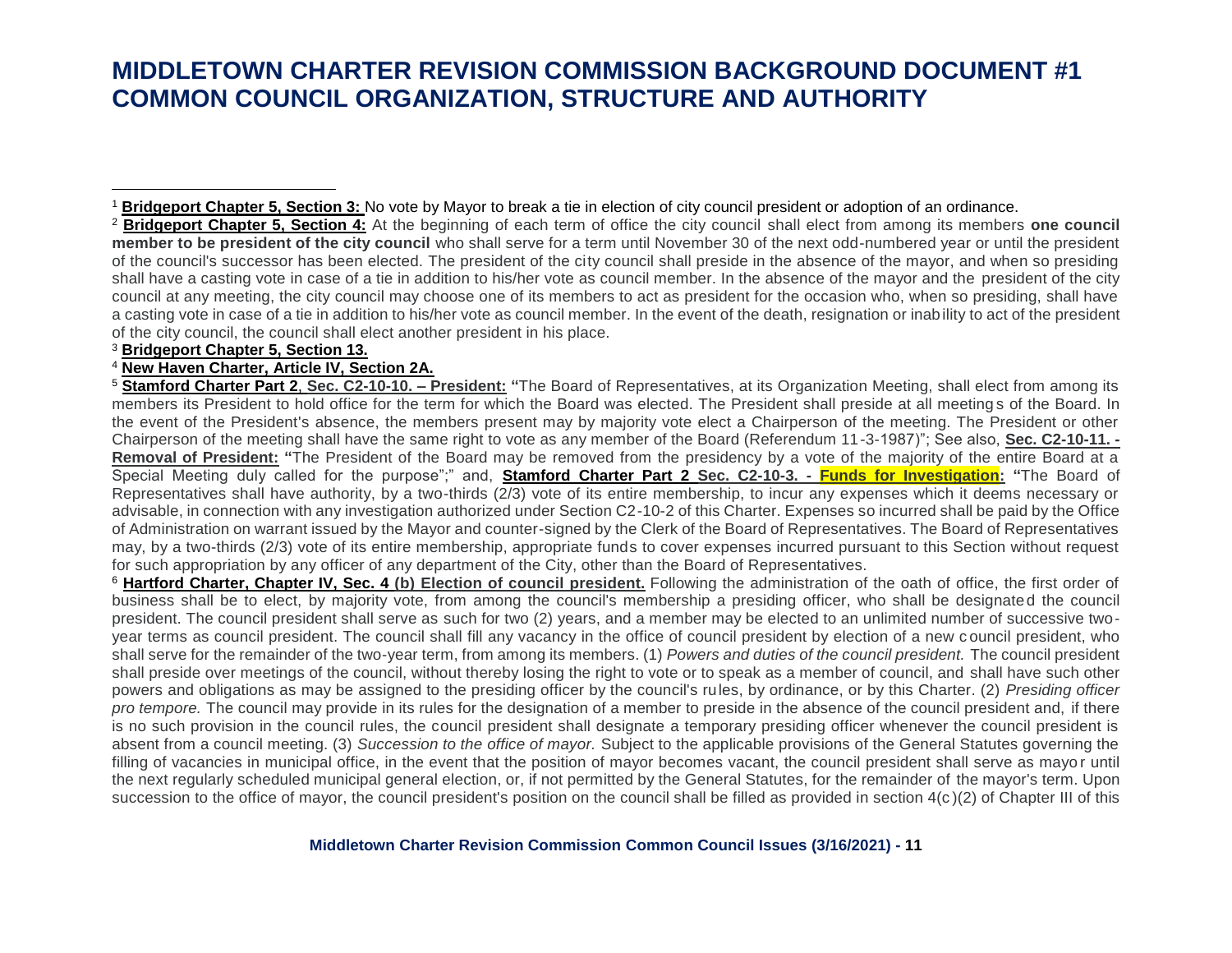Charter. (4) *Removal of the council president.* The council may remove the council president from the presidency at any time by a vote of six (6) members, at a special meeting duly called for that purpose. **Sec. 3 - Power of investigation.** The council, or any committee thereof when so authorized by the council, shall have power to investigate the official conduct of any department or agency of the city government or of any officer or employee thereof. For the purpose of conducting any such investigation and hearings relating to the removal of appointive or elective officers or employees, pursuant to section 3(a) of this chapter, above, any member of the council shall have power to administer oaths and the co uncil or authorized committees thereof may compel the attendance of witnesses and require the production of books and papers. Any p erson who refuses to obey the subpoena of the council or an authorized committee thereof shall be fined not more than one hundred dolla rs (\$100.00) or imprisoned not more than thirty (30) days or both. The council may appropriate from available funds amounts necessary to cover expenses incurred pursuant to this section.

<sup>7</sup> **Waterbury Charter, Sec. 3B-1 – Organization and Officers of the Board of Aldermen**. **Sec. 3A-1)1\_ Board to Investigate departments.** The Board shall have power to investigate all departments, officers and employees and to inquire into any charges that may be preferred, and shall have access to all records thereto appertaining.

#### <sup>8</sup> **Norwalk Charter Sec. 1-2.1**

 $\overline{a}$ 

<sup>9</sup> **Norwalk Code of Ordinances, Sec. 1-196.**

<sup>10</sup> **Danbury Charter Section 2-2.**

<sup>11</sup> Danbury Charter Sec. 3-2. Section 3-14 INVESTIGATION. 15 The City Council, or any committee thereof duly appointed for the purpose of conducting an investigation pursuant to this section, which committee shall consist of not less than five (5) members, shall have power to investigate any and all offices and agencies of the City, and any organization spending City funds, and for such purposes shall have the power to call witnesses to appear to testify on any matter under investigation. If any officer, other than an elected officer, or employee of the City shall, after receipt of notice in writing, willfully fail or refuse to appear before the City Council or such duly appointed committee, or having appeared, shall refuse to testify or answer any question concerning the office or official duties of such officer or employee, or concerning the property, government or affairs of the City, his term or tenure of office or employment shall terminate and such office or employment shall be vacant provided, however such officer or employee shall be entitled to any further proceeding or hearing concerning dismissal as may be provided by law. The Council shall have the further power to require any office, agency, or other organization spending City funds to disclose information and account for the spending of such funds. Failure to comply with the Council's request shall be grounds for withholding the expenditure of further funds where not otherwise regulated by law.

<sup>12</sup> **New Britain Charter Sec. 3-3.**

<sup>13</sup> **New Britain Charter Sec. 4-4.**

<sup>14</sup> West Hartford Chapter III Sec. 1. Chapter XIV, Sec 8 – Investigation of Public Officers: "The council shall have power to *investigate* all town officers, departments, commissions, bureaus or boards, and shall have access to all records and papers kept by each town officer, department, commission, bureau or board, and shall have power to compel the attendance of witnesses and the production of books, papers and other evidence at any meeting of the council or any committee thereof. At the request of the council, any judge may issue a capias for the appearance of witnesses and the production of books and papers.

<sup>15</sup> **Bristol Charter Sec. 16(a)**

**Middletown Charter Revision Commission Common Council Issues (3/16/2021) - 12** <sup>16</sup> **Bristol Charter Sec. 12A - Limits on successive terms for mayor and city council. (a)** No person who has been elected after the effective date of this section to the office of mayor for four successive two-year terms shall be eligible to run for election to the office of mayor until at least one term has elapsed. Provided, any person elected or appointed to the office of mayor to fill an unexpired term of one year or less shall be eligible to serve four successive two-year terms. Any person elected or appointed to the office of mayor to fill an unexpired term of more than one year shall only be eligible to serve three successive two-year terms. This does not disqualify a person from running for election to the office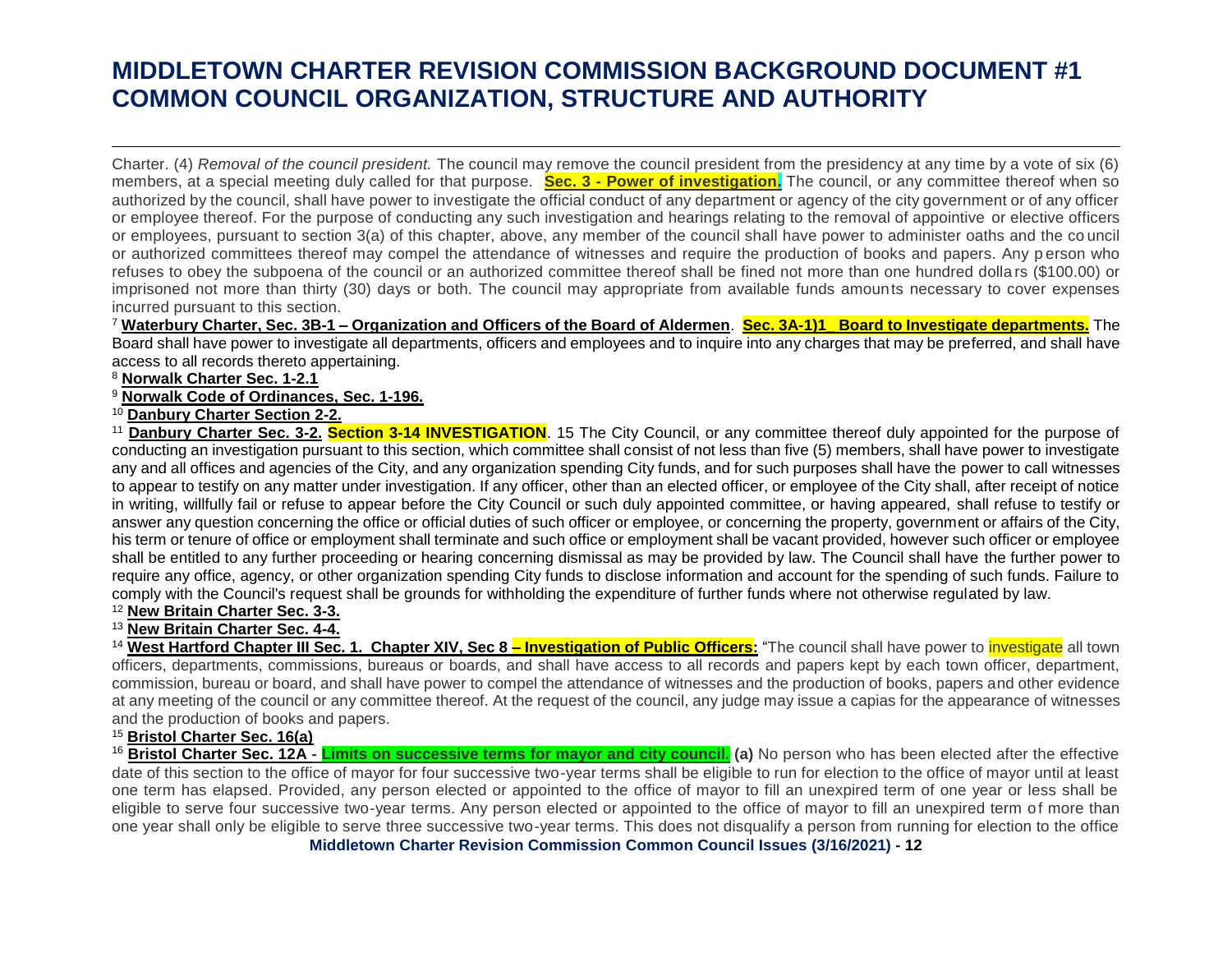of mayor for any term or terms that are not successive. (b) No person who has been elected after the effective date of this section to the city council in any district for four successive two-year terms shall be eligible to run for election to the city council or to be appointed to serve on the city council in any council district for any additional successive term until at least one term has elapsed. Provided, any person elected or appointed to serve on the city council to fill an unexpired term of one year or less shall be eligible to serve four successive two -year terms. Any person elected or appointed to serve on the city council to fill an unexpired term of more than one year shall only be eligible to serve three succ essive two-year terms. This does not disqualify a person from running for any term or terms that are not successive. (c) This section does not disqualify a person who has served for successive terms as mayor pursuant to subsection (a) from being elected or appointed to any other elective or appointive office. (d) This section does not disqualify a person who has served for successive terms as a city council member pursuant to subsection (b) from being elected or appointed to any other elective or appointive office. (Amend. eff. 12-5-13; Amend. eff. 12-5-19).

#### <sup>17</sup> **West Haven Charter, Chapter II, Sec. 5**.

 $\overline{a}$ 

<sup>18</sup> **West Haven Charter, Chapter IV, Sec. 2**.

### <sup>19</sup> **West Haven Charter, Chapter III, Sec. 4(c)**.

<sup>20</sup> **Milford Charter, Article III, Sec. [4 Board of Aldermen—Organization generally; chairman as acting Mayor in absence of same.](https://ecode360.com/14500831#14500832)** [Referendum of 11-5-1963; Referendum of 11-8-1966] "The Board of Aldermen shall meet to organize on the second Tuesday following its election. It shall elect from its membership a chairman, who shall preside at all meetings of the Board of Aldermen. The Chairman of the Board of Aldermen shall have the powers and discharge the duties of the Mayor during the absence of the Mayor or when the Mayor is unable to perform the duties of his office." See also, **Article II, Sec. 8 - [Investigation of departments, etc; power of Board of Aldermen.](https://ecode360.com/14500831#14500840)** "The Board of Aldermen shall have the power to investigate any and all departments, offices and agencies of the City and for such purposes shall have the power to issue subpoenas. The Board of Aldermen may request any judge to issue a capias for the appearance of witnesses and production of books and papers".

#### <sup>21</sup> **Stratford Charter Section 2.2.1**.

<sup>22</sup> **Stratford Charter Section 2.1.5 – Council Chair;** See also, **Section 2.2.15 - [Power to Investigate and Procure Information.](https://www.ecode360.com/9207705#9207726)** "The Council shall have the power to investigate town affairs. In exercising this power, the Council shall have the power to require any town elected or appointed official, officer, director, department head, or employee to furnish the Council or its designee all information, contracts, reports, papers, documents, records, or other material which is in the possession of the elected or appointed official, officer, director, department head, or employee, and which, in the opinion of the Council is necessary to enable the Council to discharge the duties imposed upon it by this Charter, or to properly and completely investigate town affairs. It is hereby made a duty and obligation of all town elected or appointed officials, officers, directors, department heads, and employees to provide the Council with the requested information, contracts, reports, papers, documents, records, or other material when so required by the Council. Notwithstanding any other provision of this Charter, the Council shall have the right to appropriate funds, either by way of the budget or by special appropriation, to fund any costs and expenses which may, in the opinion of the Council, be necessary, proper and required to conduct the investigation or to procure any information, contracts, reports, papers, documents, records, or other material" [Amended 11-4-2008]. See also, **Section 1 1.2.5 – Mayoral duties:** "Attendance at Council meetings with full right of participation in the discussions and deliberation of the Council, but without the right to vote on ordinances and resolutions except in the event of a tie vote of 5-5" [Amended 11-4-2008].

<sup>23</sup> **Stratford Charter Section 32.1.A – Limits.** "Elected Councilmen for the Town of Stratford shall be limited to serving three two-year consecutive terms and elected members of the Planning Commission, Zoning Commission, Board of Zoning Appeals and the Board of Education shall be limited to one four-year term."

### <sup>24</sup> **East Hartford Charter Sec. 3.1**.

**Middletown Charter Revision Commission Common Council Issues (3/16/2021) - 13** <sup>25</sup> **East Hartford Charter Sec. 3.2**. See also, Sec. **3.7 Investigation.** " The Town Council shall have the power to investigate any and all departments, offices and agencies of the town and for such purposes shall have the power to call witnesses to appear before the Council to testify